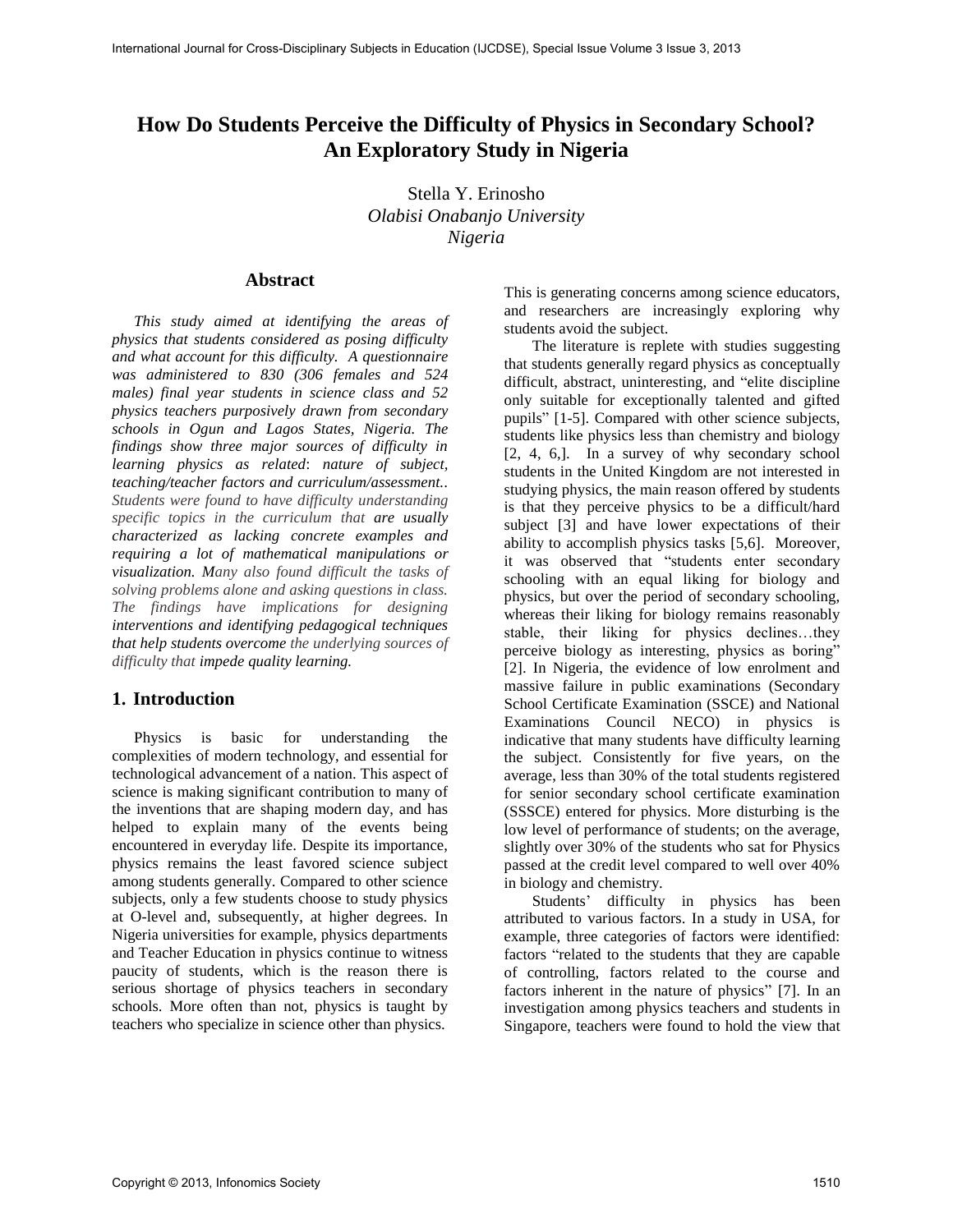students are prejudiced that physics is difficult whereas students are of the view that the subject is too abstract to understand [8]. Besides, students have been found to have difficulty with the nature of the subject requiring special skills in navigating the variety of learning tasks like using equations/formulas, problem solving, theoretical/conceptual understanding, spatial reasoning, and experimentation [7,8, 9]. Students' learning difficulty is associated with the fact they have to contend with many representations - such as experiments, formulas and calculations, graphs, words, conceptual explanations - at the same time, and they have to make transformations among them [10]. As intoned by Reddish [10], "*Physics as a discipline requires learners to employ a variety of methods of understanding… the ability to use algebra and geometry and to go from the specific to the general and back. This makes learning physics particularly difficult for many students".* Specifically in Nigeria, some of the reasons adduced for poor learning in physics include students' poor attitude towards physics, lack of motivation, poorly resourced teaching and learning environment, poor mathematical ability and poor teaching method [11,12, 13].

Educators agree that students learn best what they find understandable. Also, students' perceptions about a subject influence their understanding and learning of that subject [14,15), and continuing study of the subject [3,4]. This is suggestive that a major reason underpinning students' participation in a learning task is their perception of it as interesting/boring, or easy/difficult, or relevant/abstract. There is evidence that students who find a subject interesting tend to choose it for further study [3, 4, 5]. Thus, for those students who perceive physics as difficult, studying it might just be routine and there is less likelihood that the knowledge will be beneficially utilized, not to mention continuing study. This has serious implications for building a pool of physicists that are required for shaping technological development, and in particular, physics teachers that would help to build foundation for the subject in school.

Most studies in Nigeria have focused on students' problems in physics in relation to their attitude, misconceptions and interest. Others have analyzed classroom instructional environment, interactions and teacher quality to evaluate student learning. However, for the mere fact that physics has been severally labeled as the most conceptually

difficult science subject, it is important to explore the underlying difficulties that might impede quality learning in the subject in the context of Nigeria school environment. When teachers recognize these difficulties, it helps them to choose appropriate and efficient teaching methods and techniques. For the purpose of improvement of learning outcomes in Nigeria, this study is therefore aimed at providing insight into the aspects of physics that students consider as posing difficulty in secondary school physics, and the underlying reasons for the difficulty as it affects their learning.

# **2. Method**

The sample comprised 830 (306 females and 524 males) final year students in science class and 52 physics teachers purposively drawn from schools in Ogun and Lagos State, Nigeria. The choice of final year students was based on the reason that after at least two years of studying the science subjects, they would be able to compare experiences across the subjects and form an opinion about physics. Students' views were gathered using a short questionnaire that contained both open and closedform items on which students indicated their views about the difficulty of physics as a school subject. Students were asked to indicate whether or not they find physics difficult to study, what constitute their difficulty and what specific aspects of the subject they find difficult to understand. Specifically, students were asked to indicate whether they will like to study physics as major subject after school. Also, students were asked to list any five topics that they have found most difficult (and yet to be understood) in the school syllabus. The opinions of the teachers were also gathered on the topics that they think present the most difficulty for students and which usually require extra effort to get them to understand. A closed-form item listing a variety of learning tasks in physics was also presented for students to indicate their view on liking to do it or finding it difficult. Finally, the teachers also indicated what they considered to make the subject difficult for students.

## **3. Results**

Close to half of the students (47%) consider physics interesting, and a majority (69%) would not drop it if given a choice for a number of reasons. The most frequently cited reasons are that physics is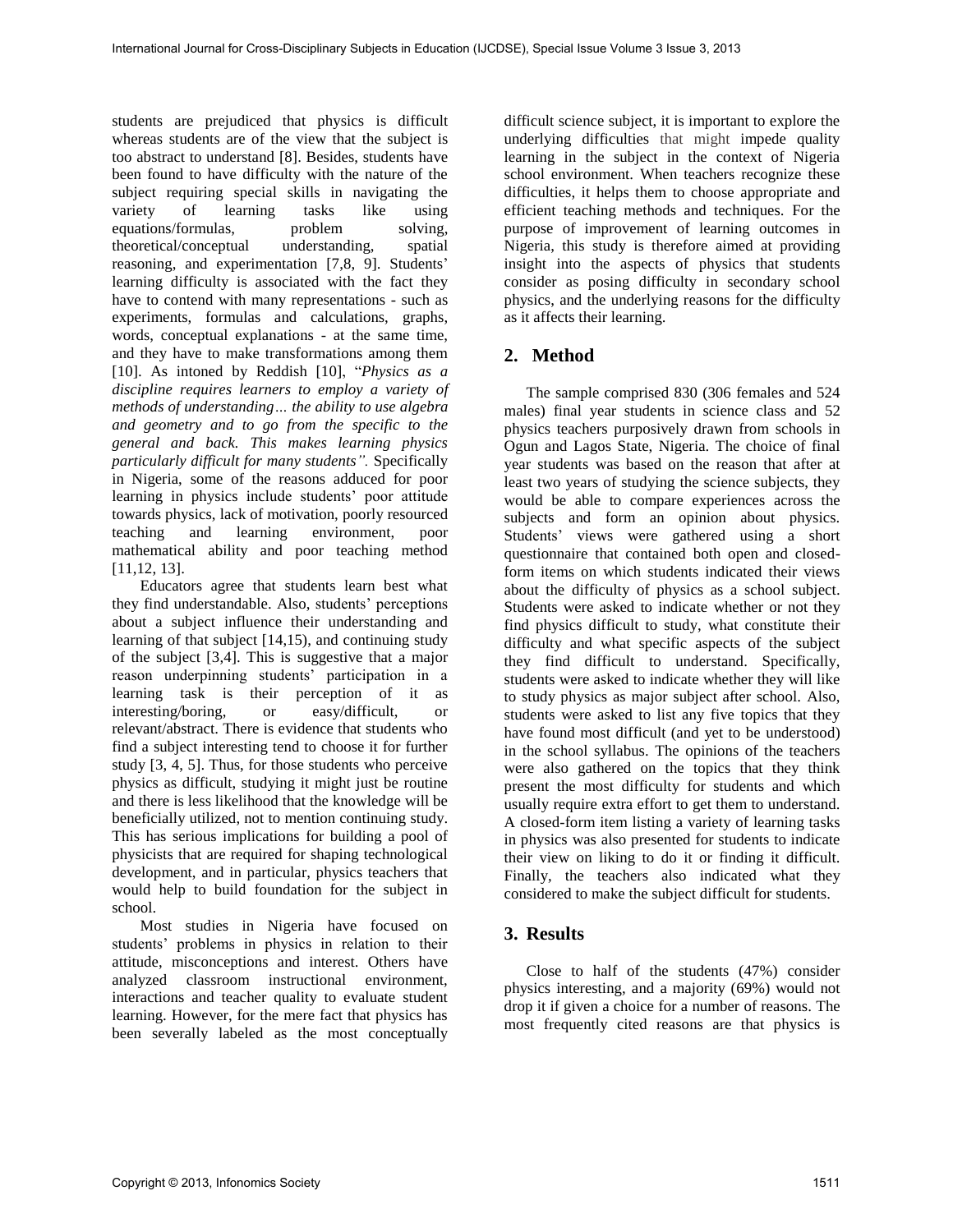compulsory for science option (54%) or needed for future career program (62%) or good performance (42%) or enjoying it (34%). Just a few indicated reasons of personal interest (26%) and external (parental, teacher, peer) influence (19%). However, about 58% consider physics a difficult subject and a disappointingly low proportion (18%) would like to major in physics after school. Of those who consider it difficult, 47% and 53% were among male and female respectively. The distributions of responses between genders are not significantly different (*p >*  0*.*05, *χ*2 test). The predominant aspects of physics learning that the students consider difficult (Table 1) are categorized into three: nature of subject, teaching/teacher factors and curriculum/assessment. The most frequently cited reasons are related to nature of the subject, including: too many calculations (47%), problems not easy to solve (45%), and too much hard/difficult content to recall (46%). Quite a substantial proportion expressed difficulty in constructing meanings of the content when taught (56%). Table 2 highlights the predominant views that the teachers hold on the underlying reasons for students' difficulty. Their views are mainly student-centred: mindset/attitude that the subject is difficult (57%), weak mathematical skills required for solving problems (56%), erroneous interpretation and answering of examination questions (53%). Of note is that whereas the teachers identified reasons that are mainly related to the students, the students' views are more about the nature of the subject and teaching process. For instance, the teachers hold the view that competency in mathematics is a major impediment for students' competence in physics whereas the students do not give this serious consideration. Of note also is that the students considered examination questions difficult (36%) whereas the teachers are of the view that the students' interpretation of questions is faulty.

 The predominant difficult topics, indicated by at least 20% of the teachers, were pooled and used to analyze the students' responses. The percent of students' vis-à-vis teachers indicating each of the topics are shown in figure 1. The five highest listed topics that were considered difficult are: 1) energy quantization 2) AC circuit 3) electromagnetic field, 4) projectile, and 5) electric field. Figure 2 shows the students' views of specific learning tasks in physics. The predominant tasks that the students consider difficult doing are 1) solving problems alone 2) taking tests and examinations 3) asking questions in class, 4) doing calculations, and 5) asking for help

from the teacher. They also do not enjoy doing calculations or asking question in class whereas they like to read physics textbooks, do practical, attend classes and solve problems with their mates.

#### Table 1. Predominant reasons for students finding physics difficult

| Category of reason                                         | % responses |  |  |  |
|------------------------------------------------------------|-------------|--|--|--|
| Nature of subject:                                         |             |  |  |  |
| Too many formulae/laws/content<br>to memorize              | 35          |  |  |  |
| Theoretical                                                | 43          |  |  |  |
| Problems not easy to solve                                 | 45          |  |  |  |
| Too much hard/difficult<br>formulae/laws/concepts/contents | 46          |  |  |  |
| Content not easily understood                              | 41          |  |  |  |
| Too many calculations                                      | 47          |  |  |  |
| Physics not enjoyable                                      | 27          |  |  |  |
| Teaching/teacher:                                          |             |  |  |  |
| Constructing meanings of<br>taught concepts                | 42          |  |  |  |
| Too little practical work                                  | 39          |  |  |  |
| Teacher not helpful/friendly                               | 22          |  |  |  |
| Worked examples simpler<br>than class exercises            | 37          |  |  |  |
| Curriculum/assessment:                                     |             |  |  |  |
| Textbooks not easy to follow                               | 19          |  |  |  |
| Examination questions hard                                 | 36          |  |  |  |
| Syllabus too wide                                          | 23          |  |  |  |

Percentages total more than 100 because individual students offered more than one reason. Data are given as a percentage of those thinking that physics is difficult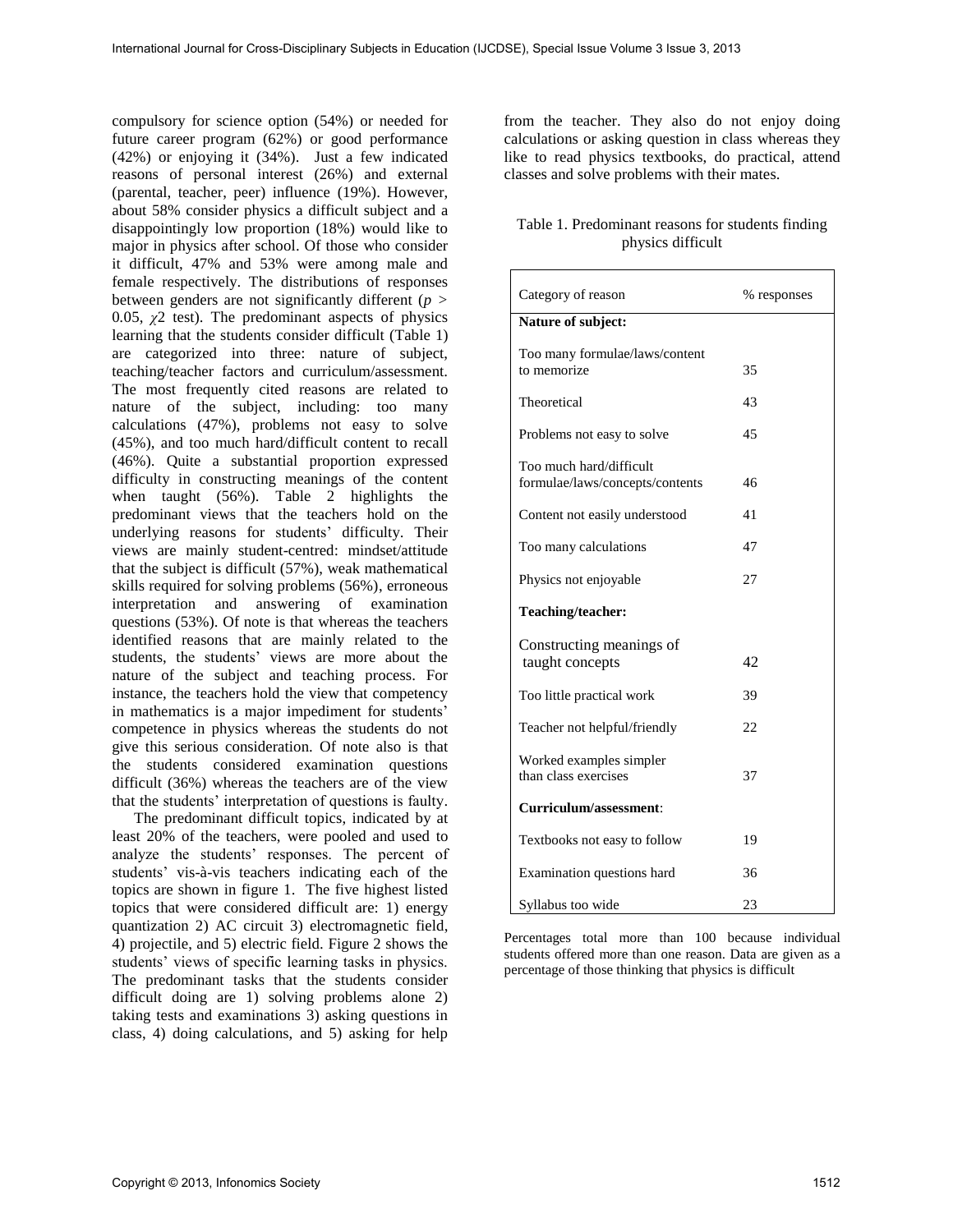| Category of reason                         | % responses<br>$n=52$ |
|--------------------------------------------|-----------------------|
| Interpreting/answering questions           | 53                    |
| Mathematical skill for solving<br>Problems | 56                    |
| Exposure to practical work                 | 45                    |
| Seriousness/concentration in class         | 38                    |
| Reading habit                              | 31                    |
| Use of textbook                            | 37                    |
| Mindset/attitude                           | 57                    |
| Learning environment                       | 38                    |
| Foundation                                 | 32                    |
| Parental support                           | 28                    |

| Table 2. Teachers' views on why students find physics |  |  |  |  |  |
|-------------------------------------------------------|--|--|--|--|--|
| difficult                                             |  |  |  |  |  |



Figure 1. Pooled frequency (%) of difficult physics topics indicated by teachers and students



Figure 2. Pooled frequency (%) of students' views of learning tasks in physics

### **4. Discussion**

The findings indicate that many students would continue studying physics primarily because they find it useful for their future programmes, although only a few consider it a future major subject of study. This is an eye opener to a serious problem that requires urgent attention as students merely consider physics a 'service subject'. It is important therefore, to find out what makes physics a less worthwhile subject to study, and the point during schooling that students develop such impression. Low interest to continue to study physics is of concern because it has adverse effect on the contribution of the future generation to shaping the development of the nation. Of note is the finding that students consider physics interesting, though difficult. This outcome is consistent with results of other studies [2, 3]. For instance, the students indicated difficulty in solving problems, doing calculations and constructing meanings of taught concepts. The implication of not having conceptual understanding results in regurgitation, superficial learning and intuitive application of principles. Educators agree that students learn best what interests them, and meaningful content is better learned and retained than less meaningful content [15,16]. Therefore, for enhanced interest and learning in physics, students should be supported with instructional strategies that foster assimilation of learning materials rather than memorization. By providing concrete experiences in physics lessons, students would associate meanings to learning material and thereby achieve better understanding and retention of information. Even the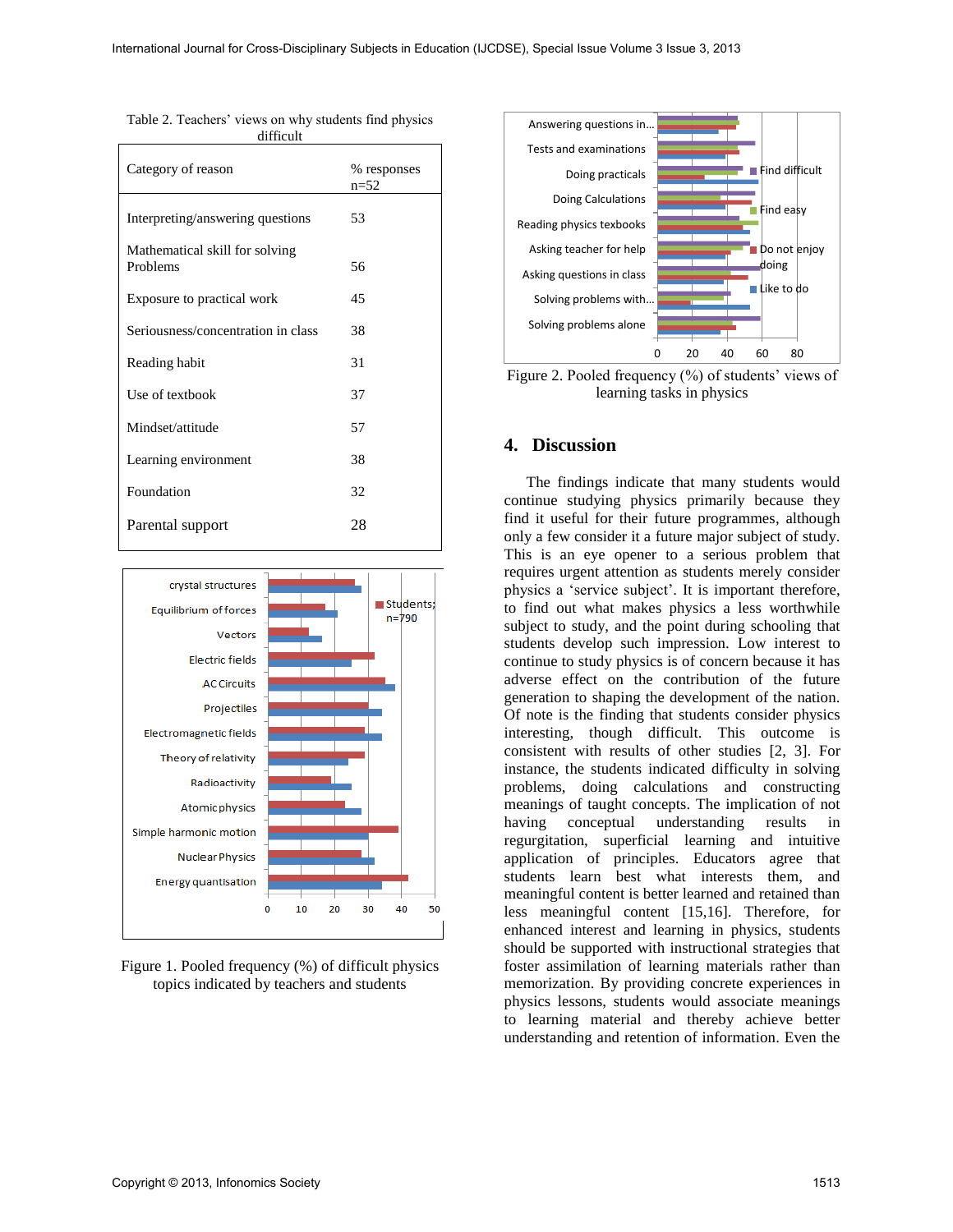supposedly abstract concepts would be better understood after a foundation of concrete and relevant information has been established. Furthermore, studies have shown that students learn physics better when qualitative understanding of underlying principles is established before introducing quantitative aspects as this takes them beyond routine application of formulae and equations.

Whereas the students tend to associate their difficulty with the difficult nature of physics problems, many of the teachers consider that inadequate mathematics competency of students is a major hindrance to their competency in physics. The literature also underlined the importance of competency in mathematics for physics [7, 8,9]. A previous study in Nigeria had also found that many students perform algorithmic or mathematical manipulation by rote memorization of formulae, without having a basic understanding of specific concepts and are therefore unable to construct meanings from the problem statement [12]. Therefore, instructional process in physics should include appropriate remedial activities that help students fill in the gaps in their problem-solving and mathematical skills. Students are found to enjoy physics if they know how to plan and implement the strategies of solution to questions.

One significant revelation from this study that requires attention is that the students are experiencing difficulty in understanding some topics. Apparently, the mostly cited difficult topics for the students (fig. 1) are topics that are usually characterized as abstract, loaded with symbolic representations, lacking concrete examples and requiring a lot of mathematical manipulations, visualization or conceptualization. Previous studies have also shown that these topics are perceived difficult by students either because of the complexities of the underlying principles or because of students' misconceptions that tend to create cognitive conflicts during learning. For example, the topic of waves is one that many high school physics students in the UK reportedly found difficult to understand [17]) - "students are unable to interpret common interpretations of sound waves, are unable to account for the underlying wave model of sound, or have no coherent model of the physics". Other studies [16, 17, 18] show that electromagnetic waves is considered the most difficult by high school graduates and physics teachers in Turkey, the reason being that the students are not capable of grasping the relationship between

the creation of electric and magnetic fields [18]. Students are also found to have difficulty conceptualizing the wave-particle duality nature of photons [17]. Also, students are reported to experience difficult in relating the principles of probabilities and uncertainties in quantum physics [19]. According to Caliskan et al [19] "the difficulty" of learning quantum physics is primarily due to the fact that the students having been brought up in the tradition of classical physics, the fundamental concepts of which are determinism and causality, find it difficult to adjust to those principles of quantum physics i.e., uncertainty,,probability, etc". Furthermore, just as the students in the present study indicated difficulty with projectile motion, secondary school students (and even teachers) in Australia were also found to experience cognitive conflicts in grasping the underlying principle of horizontal and vertical motion simultaneously in projectile motion [20].

 From the responses of a few sample students that were interviewed to identify the underlying reason for the difficulty of the topics, the predominant reasons indicated are teacher-bound – poor instruction, lack of practical illustrations, inadequate coverage etc. Many students claimed that compared with other topics, their teacher appeared less confident in the explanations or glossed over the topics or avoided the topics completely. As many of the teachers of physics in secondary schools are not specialist physics teachers, it is not unlikely that they lack deep understanding of those topics, or the pedagogical knowledge required for teaching the topics meaningfully and connecting it to society to stimulate the interest of students to want to continue studying the subject. The challenge for physics educators in Nigeria is to support teachers, through research and workshops, with sound pedagogical content knowledge that make for understanding of the topics that are labeled as difficult so as to reduce learning frustrations among students.

# **5. Conclusion**

Although this study is limited in terms of sample size, nonetheless, it has revealed the students' perception of physics as difficult subject which could be a reason that students develop declining interest in physics over the course of their secondary schooling. It is important therefore to alter the present image of physics and raise the standard of learning the subject by providing students with positive experiences in